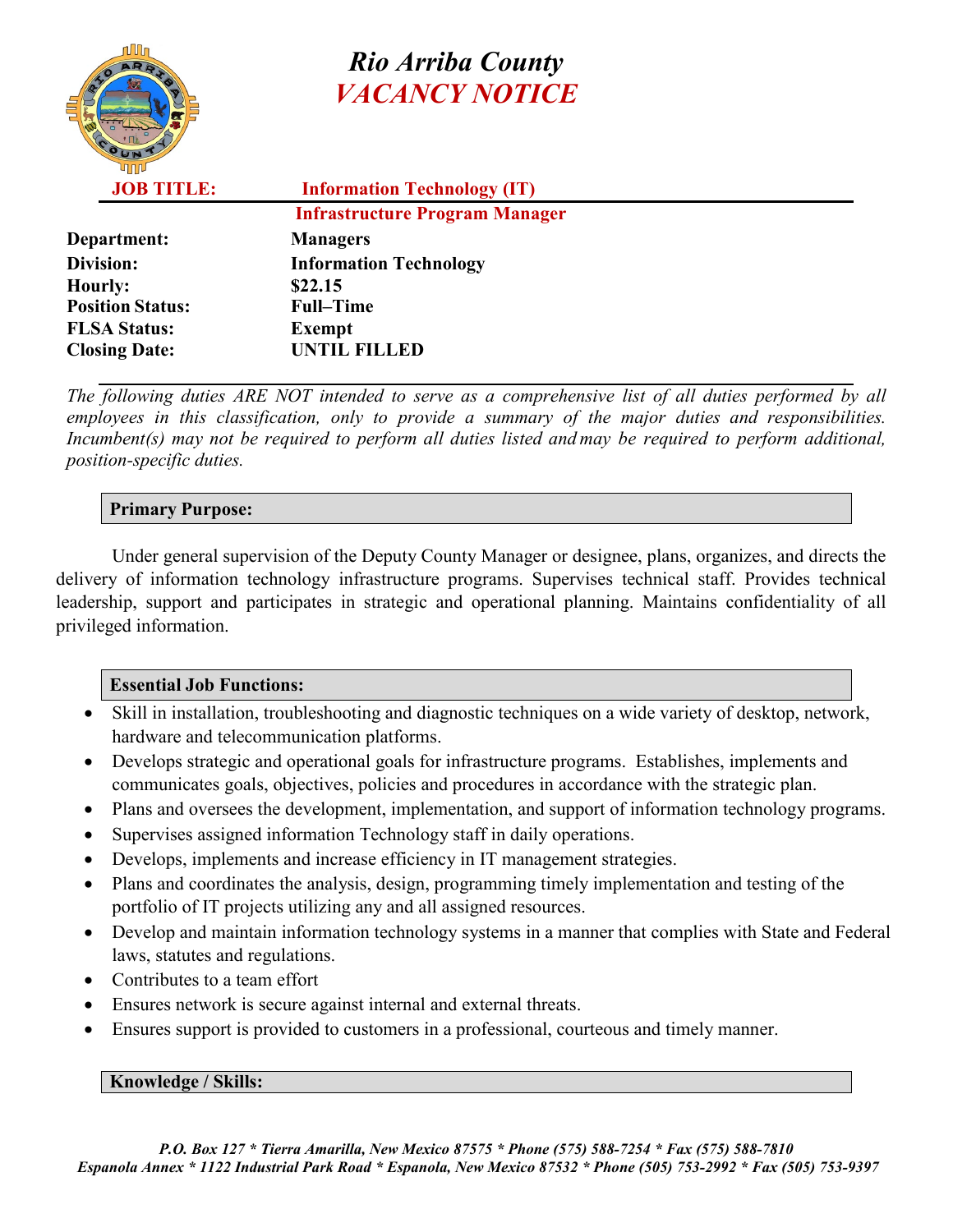- Knowledge of information technology as it applies to public sector or public safety enterprise.
- Knowledgeable of public and business administration principles
- Knowledge of the fundamentals of supervision and the ability to coordinate and supervise staff, provide leadership and direction
- Knowledge of operating systems, telecommunications systems and technology infrastructure
- Knowledge of programming languages, database tools, reporting analysis and design, software selection and implementation.
- Knowledge of computer security systems, applications, procedures, and techniques.
- Knowledge of current technological developments/trends in IT networking and computer/server systems

#### **Minimum Qualifications**

• Associate's Degree from an accredited college or university in Computer Science, Information Technology, Management Information Systems or related technical field and three (3) years' experience in information technology to include experience with project management.

• Any combination of education from an accredited college or university in a related technical field and or direct work experience in this occupation totaling eight (8) years may substitute for the required educational experience.

• Certifications in Network, Systems and or Security engineering or administration can substitute for education and experience. Experience time will be considered on an individual basis.

- Successful completion of thorough background investigation, many include FBI fingerprint
- check. Must not have been convicted or a felony.

• Shall be able to maintain a valid New Mexico driver's license or obtain one within one (1) month of hire.

#### **Physical Demands**

While performing the duties of this job, the employee routinely sits, stands, walks, talks and hears. The employee regularly uses manual dexterity and visual acuity to complete tasks. The employee may occasionally lift and/or move up to 40 pounds. If an item is above 40 pounds lifting shall be done by two or more County staff members.

#### **Work Environment/Conditions:**

Work is performed in a professional office environment with a moderate noise level, occasionally working under stressful conditions and for extended periods of time. Work is performed in facilities within Rio Arriba Country with primary functions split between the Tierra Amarilla and Espanola Annex offices. This position is routinely exposed to Visual/Video Display Terminal (VDT) and extensive personal computer and phone usage. Evening, holiday, and weekend work outside of normal business hours may be required as well as travel and attendance at meetings. Must be available for planned and emergency maintenance and to provide customer support 7x24x365 for enterprise computing and software environments and in the event of County emergencies.

Each and every county position requires the following professional skills and abilities as key and necessary elements of performance. Employees are required to:

- Demonstrate regular and reliable attendance;
- Work well with others and participate fully in a team-oriented environment;
- Interface with other employees and customers in a courteous and respectful manner;